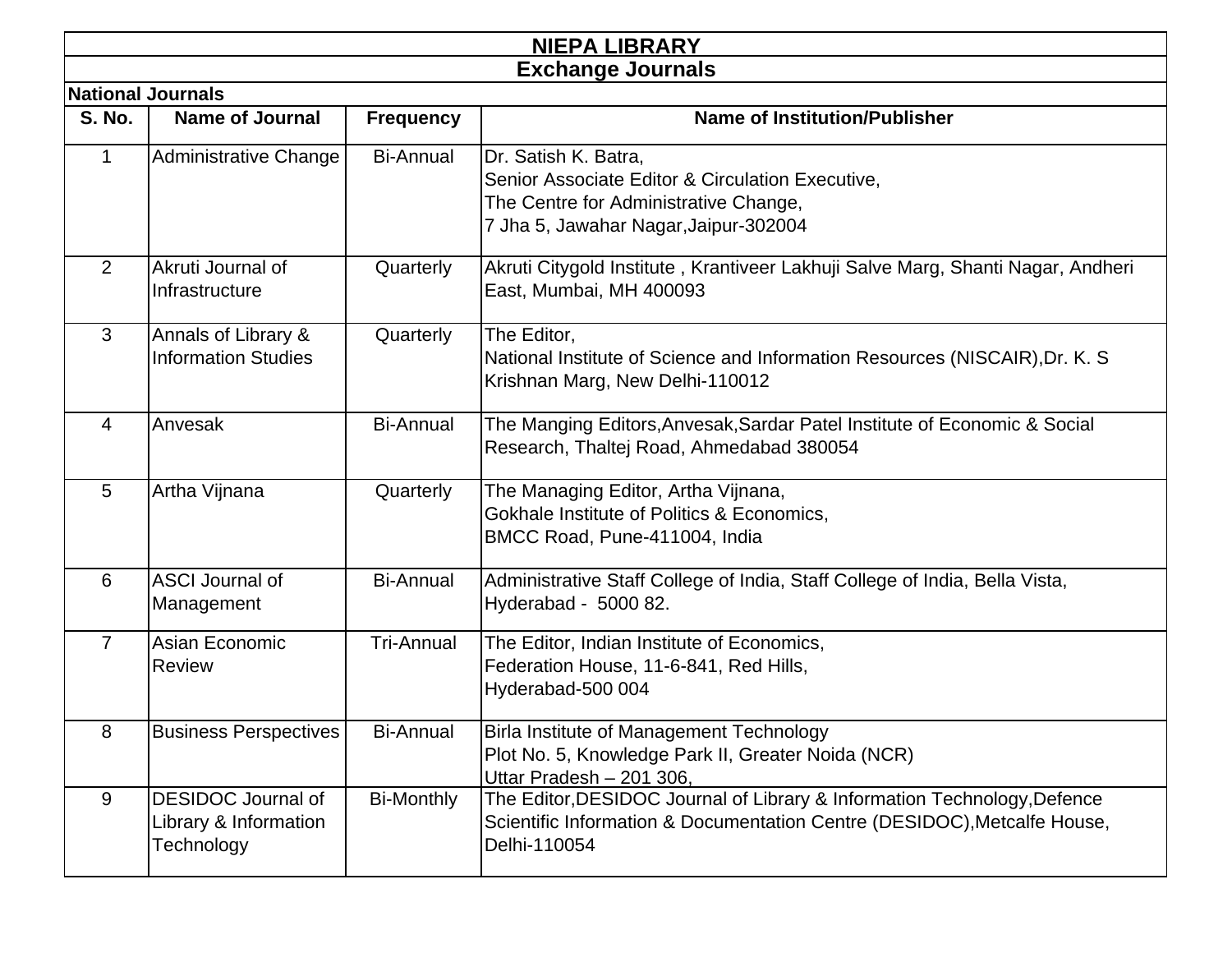| 10 | <b>Diviner</b>                                                         | <b>Bi-Annual</b> | The Editor, Diviner, DAV College, Sector 10 Chandigarh                                                                                                                                            |
|----|------------------------------------------------------------------------|------------------|---------------------------------------------------------------------------------------------------------------------------------------------------------------------------------------------------|
| 11 | Finance India                                                          | Quarterly        | Finance India Indian Institute of Finance<br>P.O. Box 8486, Ashok Vihar II, Delhi-110052                                                                                                          |
| 12 | Fourth World                                                           | <b>Bi-Annual</b> | Director General, NISWASS & CEDEC,<br>3, Chanderasekharpur, Bhubaneswar - 751023,<br>Orissa                                                                                                       |
| 13 | Gitam Journal of<br>Management                                         | <b>Bi-Annual</b> | The Editor-in-Chiief, Gitam Journal of Management,<br>GITAM Institute of Management, Gandhi Nagar Campus, Rushi<br>Konda, Vishakhapatnam-530045,<br>A.P, India                                    |
| 14 | <b>Global Business</b><br><b>Review</b>                                | <b>Bi-Annual</b> | The Librarian, International Management Institute,<br>B-10, Qutab Institutional Area, Tara Crescent,<br>New Delhi-110016                                                                          |
| 15 | Indian Economic<br><b>Review</b>                                       | <b>Bi-Annual</b> | The EditorDepartment of Economics<br>Delhi School of Economics, University of Delhi<br>Delhi 110007                                                                                               |
| 16 | Indian Journal of<br><b>Agricultural Economics</b>                     | Quarterly        | Hon. Secretary and Treasurer,<br>Indian Society of Agricultural Economics,<br>C-1104, First Floor, Sadguru Complex I,<br>Near Vagheshwari, Gen. A. K. Vaidya Marg, Goregaon (East), Mumbai-400063 |
| 17 | Indian Journal of<br><b>Federal Studies</b>                            | <b>Bi-Annual</b> | Centre for Federal Studies, Jamia Hamdard,<br><b>New Delhi-110062</b>                                                                                                                             |
| 18 | Indian Journal of<br><b>Teacher Education</b>                          | <b>Bi-Annual</b> | National Council of Teacher ducation,<br>Wing-II, Hans Bhawan, Bahadur Shah Zafar Marg,<br>New Delhi-110002                                                                                       |
| 19 | Journal of All India<br>Association for<br><b>Educational Research</b> | Quarterly        | The Editor,<br>Journal of All India Association for Educational Research, All India Association for<br>Educational Research, N1/55 IRC Village,<br>Bhubaneswar- 751 015                           |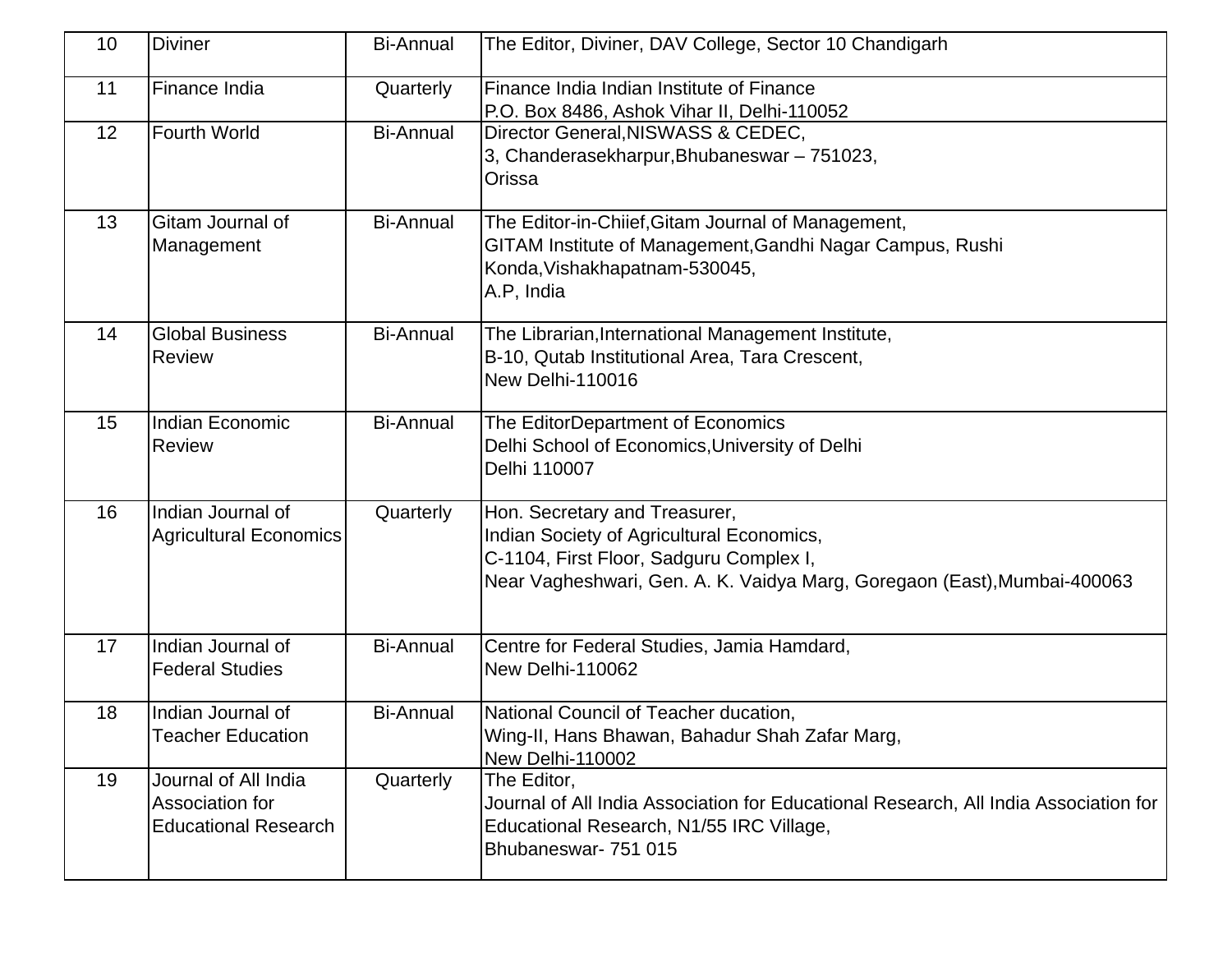| 20 | Journal of Governance                            | Annual           | IC Centre for Governance,                                                                                                                                                                   |
|----|--------------------------------------------------|------------------|---------------------------------------------------------------------------------------------------------------------------------------------------------------------------------------------|
|    |                                                  |                  | New Delhi-110057                                                                                                                                                                            |
| 21 | Journal of                                       | <b>Bi-Annual</b> | The Associate Editor,                                                                                                                                                                       |
|    | Management                                       |                  | ASCI Journal of Management,<br>Administrative Staff College of India, Bella Vista, Hyderabad-500082                                                                                         |
| 22 | Journal of                                       | <b>Bi-Annual</b> | Dr. H.D. Gupta, Editor - in - Chief                                                                                                                                                         |
|    | Management<br>Research                           |                  | Journal of Management Research<br>Faculty of Management Studies, University of Delhi, Delhi - 110007                                                                                        |
| 23 | Journal of Open<br>Schooling                     | <b>Bi-Annual</b> | The Editor,<br>Journal of Open Schooling, National Institute of Open Schooling, A-24/25,<br>Institutional Area, Sector - 62, NOIDA, Distt. Gautam Budh Nagar, Uttar Pradesh -<br>201 309    |
| 24 | Journal of Public<br><b>Financial Management</b> | <b>Bi-Annual</b> | The Managing Editor,<br>National Institute of Financial Management,<br>Sector-48, Pali Road, Near Badkhal Village,<br>Faridabad-121001, Haryana                                             |
| 25 | Journal of Rural<br>Development                  | Quarterly        | The Associate Professor,<br>National Institute of Rural Development,<br>Rajendranagar, Hyderabad-500030, India                                                                              |
| 26 | <b>Journal of Services</b><br>Research           | <b>Bi-Annual</b> | The Librarian, Institute for International Management and Technology, 336,<br>Udyog Vihar-IV, Gurgaon-122001, Haryana                                                                       |
| 27 | Journal of Social &<br>Economic<br>Development   | <b>Bi-Annual</b> | The Editor,<br>Journal of Social and Economic Development,<br>Institute of Social and Economic Change,<br>Prof. V K R V Rao Road, Nagarabhavi P. O. Bangalore-560072                        |
| 28 | Journal of Social &<br><b>Economic Studies</b>   | <b>Bi-Annual</b> | A. N. Sinha Institute of Social Studies, North-West Gandhi Maidan. Patna -<br>800001<br>(published by Excel India Publisher, 91A, Ground Floor, Pratik Market, Munirka,<br>New Delhi-110067 |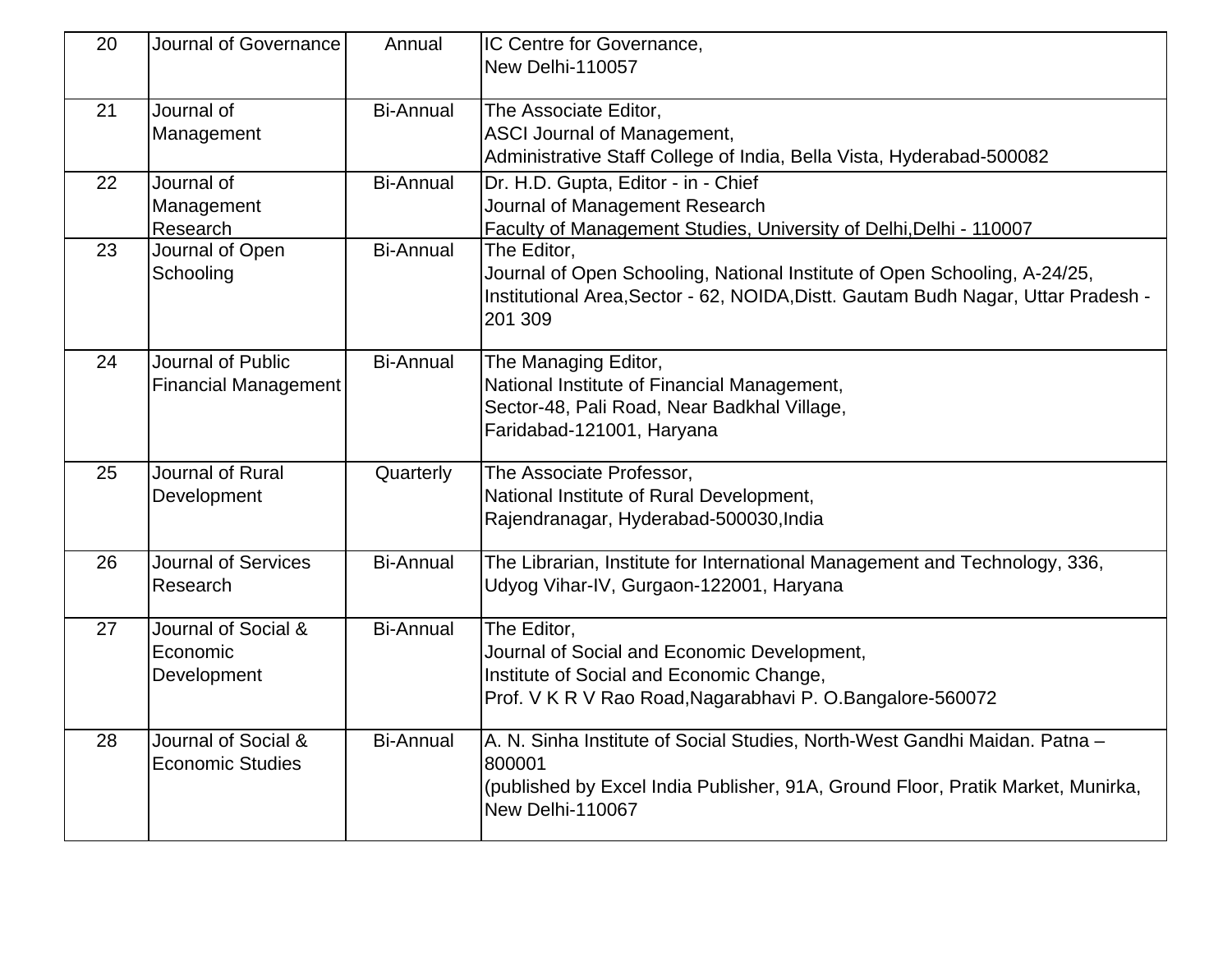| 29 | Madhya Pradesh<br>Journal of Social<br><b>Sciences</b> | <b>Bi-Annual</b>  | The Managing Editor, Madhya Pradesh Journal of Social Science, M.P. Institute<br>of Social Science Research, 6, Bharatpuri Administrative Zone, Ujjain-456010, MP    |
|----|--------------------------------------------------------|-------------------|----------------------------------------------------------------------------------------------------------------------------------------------------------------------|
| 30 | Man & Development                                      | Quarterly         | Ms. Suman Khosla, Editorial Research & Pulication Officer, Centre for Research in<br>Rural and Industrial Development, Sector-19A, Madhya Marg,<br>Chandigarh-160019 |
| 31 | Management &<br>Change                                 | <b>Bi-Annual</b>  | The Editor, Management & Change,<br>IILM Institute for Higher Education,<br>3, Lodhi Institutional Area, Lodhi Road,<br><b>New Delhi- 110003</b>                     |
| 32 | Man and Society                                        | Bi-annually       | Deputy Director,<br>Indian Council of Social Science Research,<br>North Eastern Regional Centre<br>NEHU Campus, Shilong-793022. Meghalaya                            |
| 33 | Margin                                                 | Quarterly         | sage pub with National Council of Applied Economic Research                                                                                                          |
| 34 | Navtika                                                | <b>Tri-Annual</b> | The Editor, Salwan Public School, Sector-15 (II), Gurgaon-122001 Haryana                                                                                             |
| 35 | Paradigm                                               | <b>Bi-Annual</b>  | Jr. Assistant Librarian, Institute of Management Technology, Raj Nagar, Post Box<br>No. 137, Ghaziabad 201001, India                                                 |
| 36 | <b>Political Economy</b><br>Journal of India           | Quarterly         | Centre for Indian Development Studies, Chandigarh-160017                                                                                                             |
| 37 | <b>Review of</b><br>Development &<br>Change            | <b>Bi-Annual</b>  | Madras Institute of Development Sudies, 79, II Main Road, Gandhinagar, Adyar,<br>Chennai 600 020                                                                     |
| 38 | Social Change &<br>Development                         | Annual            | OKD Institute of Social Change & Development,<br>VIP Road, Upper Hengrabari,<br>Guwahati - 781036                                                                    |
| 39 | <b>Synthesis</b>                                       | <b>Bi-Annual</b>  |                                                                                                                                                                      |
| 40 | <b>University News</b>                                 | Weekly            | The Editor, University News, Association of Indian Universities (AIU), AIU House,<br>16, Comrade Indrajit Gupta Marg, New Delhi-110002                               |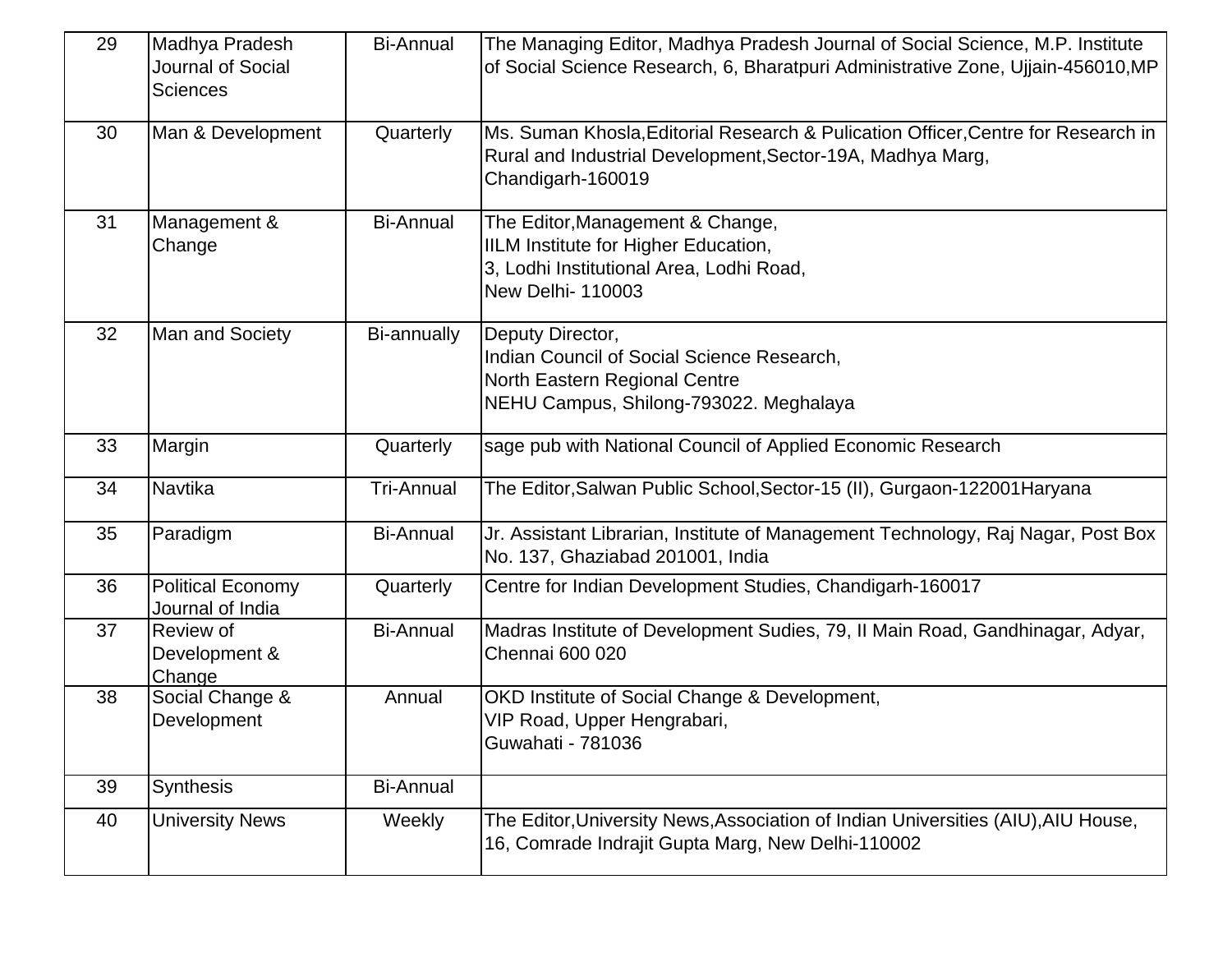| 41            | Urban India                                                                                                                                  | Quarterly        | The Editor, Urban India, National Institute of Urban Affiars, 1st Flooor,, Core-<br>4B, India Habitat Centtre, Lodhi Road, New Delhi-110018                              |
|---------------|----------------------------------------------------------------------------------------------------------------------------------------------|------------------|--------------------------------------------------------------------------------------------------------------------------------------------------------------------------|
| 42            | <b>BIITM Business</b><br><b>Review</b>                                                                                                       | Bi-annually      | BIJU Patnaik Institute of Information, Technology & Management Studies. F/4-<br>Chandaka Ind. Estate,<br>Opp. Infocity, PatiaBhubaneswar-751024 Odisha                   |
| 43            | The Signage:<br>Internatinal Bi Annual<br><b>Bi Lingual Refereed</b><br>Research Journal of<br><b>Education and Social</b><br><b>Science</b> | Bi-annually      | Sushil Kumar Tiwari, Editor: The Signage, Near Gayatri Mandir, Premchand Path,<br>Baridih Basti, Naga Dungri, Jamshedpur,<br>East Singbhum, Jharkhand, India Pin -831017 |
|               |                                                                                                                                              |                  |                                                                                                                                                                          |
|               | <b>International Journals</b>                                                                                                                |                  |                                                                                                                                                                          |
| <b>S. No.</b> | <b>Name of Journal</b>                                                                                                                       | <b>Frequency</b> | <b>Name of Institition/Publisher</b>                                                                                                                                     |
|               | Developing Economies                                                                                                                         | Quarterly        | Institute of Developing Economies<br>Japan External Trade Organization (JETRO)<br>3-2-2, Wakaba, Mihama-Ku, Chiba-shi, Chiba 261-8545, Japan.                            |
| 2             | <b>IDS Bulletin</b>                                                                                                                          | Quarterly        | Institute of Development Studies<br>At the University of Sussex<br>Brighton, BN1 9RE UK                                                                                  |
| 3             | <b>IIEP Newsletter</b>                                                                                                                       | Quarterly        | International Institute for Educational Planning (IIEP)<br>France                                                                                                        |
| 4             | <b>International Review</b><br>of Education                                                                                                  | Bimonthly        | <b>UNESCO Institute for Lifelong Learning (UIL)</b><br>Hamburg<br>Germany                                                                                                |
| 5             | Journal of<br>International<br>Cooperation in<br>Education                                                                                   | <b>Biannual</b>  | Centre for the Study of International Cooperation in Education<br>Hiroshima University1-5-1 Kagamiyama, Higashi-Hiroshima 739-8529 Japan                                 |
| 6             | <b>KEDI Journal of</b><br><b>Educational Policy</b>                                                                                          | <b>Bi-Annual</b> | Koean Educational Development Institute<br>Korea                                                                                                                         |